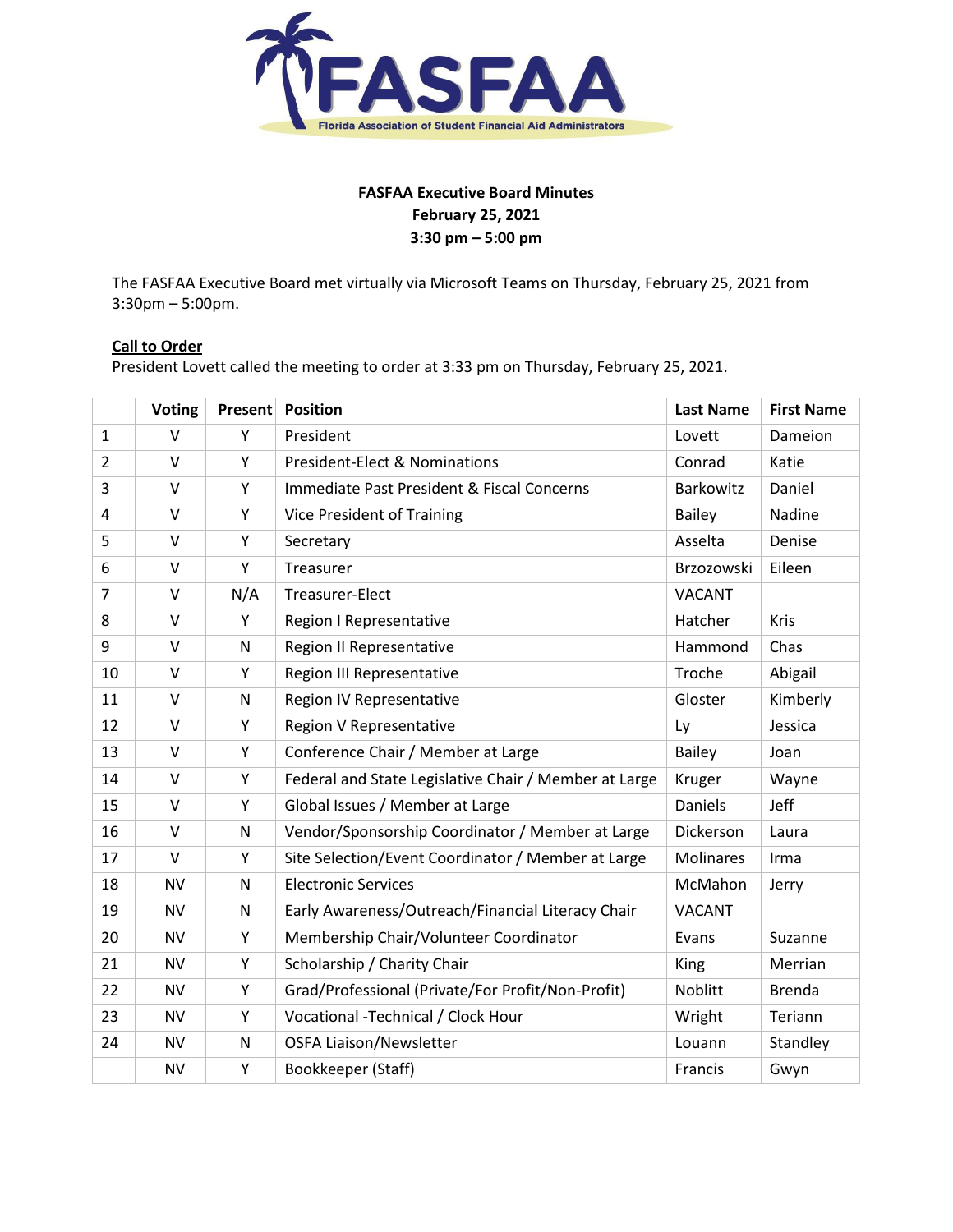A quorum for voting was met with 13/17 voting members present (76%). There were 17 members of the Executive Board present.

**Board Members Unable to Attend:** Laura Dickerson, Chas Hammond, Kimberly Gloster **Early Departure:** Joan Bailey in and out of the meeting

### **Old Business Bonnie Pirkle Scholarship**

All voting board members need to provide the name of the recipient at the next board meeting for the Bonnie Pirkle Scholarship.

#### **Old Business VP of training**

Board report is as submitted.

#### **Old Business Past President**

The Statewide Director meeting had 195 people attend; this was double compared to last year. There were some platform challenges but the issues were resolved once the people from the morning session left the platform. There has been an extremely positive reaction to the workshop. Many new members have joined FASFAA just to attend the statewide director's workshop.

The Strategic Planning Committee has assigned independent activities in groups of 3-4 people to work on a specific goal. Information will be provided to the board at the May board meeting and the annual conference in June. During the annual conference, there will need to be a formal ratification of the strategic plan. The ratification could be part of the business meeting but there would need to be enough time to present to the members.

Board report is as submitted.

#### **Old Business President Elect**

Nominations are officially closing on February 28; any last nominations need to come in quickly. Almost all candidates have submitted a statement of candidacy. The nomination committee is meeting the first week of March. The nominations committee will have slate ready at the next board meeting.

Board report is as submitted.

### **Old Business Treasurer**

Treasurer Brzozowski has been trying to contact UBF regarding funding for the Bonnie Pirkle Scholarship. She will need to withdraw funds for the scholarship but needs to know from UBF how much can be withdrawn at this time. She will continue to try to contact them.

Board report is as submitted.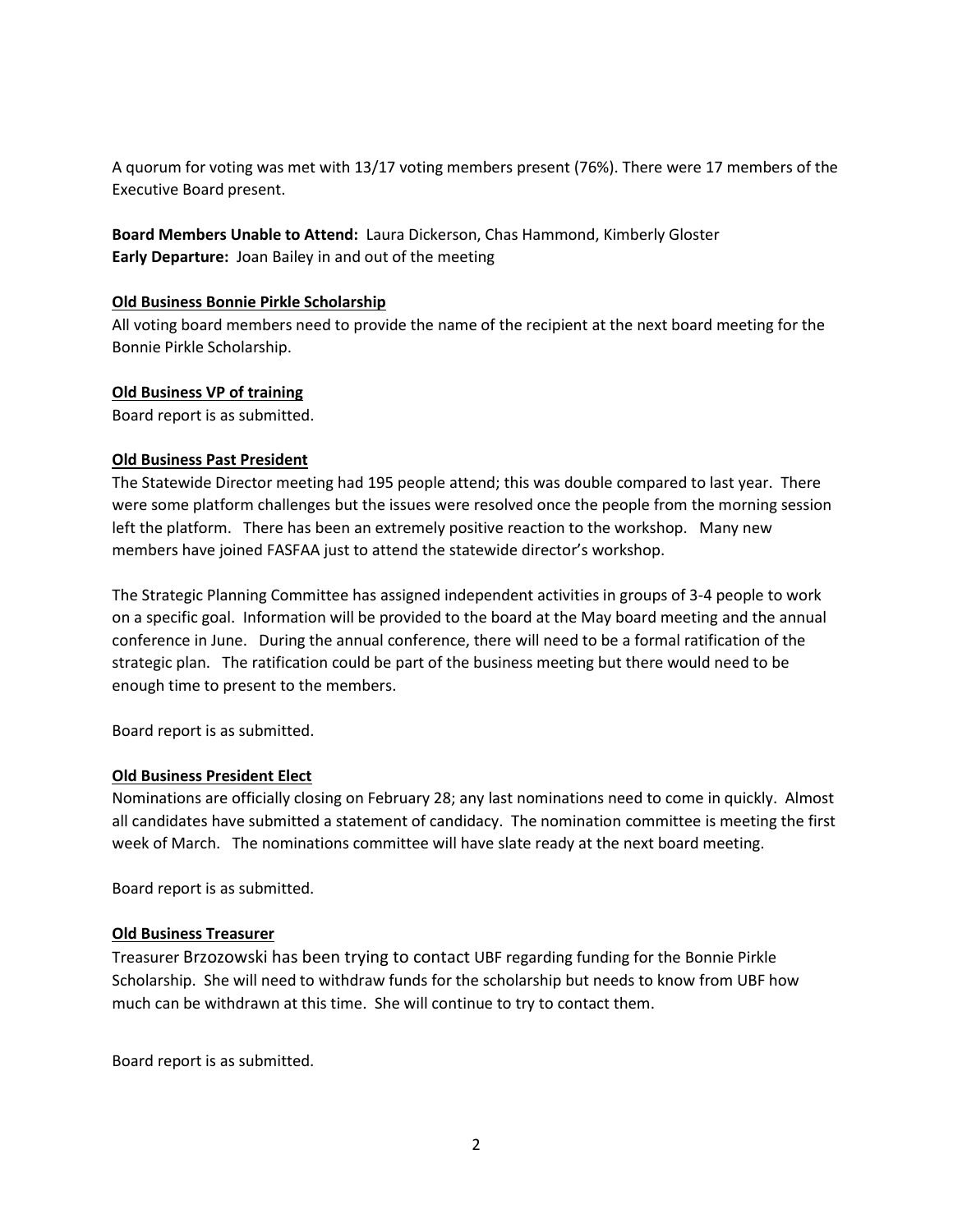### **Old Business Budget Committee**

The budget committee had a separate meeting primarily to move the hybrid budget to a virtual budget. Based on the current projections, the funding is in a good position for the conference in a virtual platform.

#### **Old Business Membership Chair/Volunteer Coordinator**

There are currently 897 active members. There will be an email going out to membership for open registration to the conference.

Board Report is as submitted.

#### **Old Business Electronics Services Chair**

The electronic services group has been actively working on the web site and has done a number of updates on the site. If you have a moment, as you review the web site, some of the information is new and some is still old. The scholarship pieces are now in their own section. If you notice something missing, please let the committee know. It has been a lot of work to navigate through all the information on the web site.

#### **Old Business Conference Chair**

The committee is one-step closer to opening registration on Monday. The committee is working on a communication piece to the membership on open registration for the annual conference.

Board report is as submitted.

### **Old business Conference Platform**

Brenda Brown provided an update on the proposed conference platform called Remo. This type of platform for the conference has everything needed to connect members to sessions, networking, general sessions, and business partners. This platform will allow everyone to be on one software venue. Brenda spoke with the representative, to find out if this type of platform provides a humanize experience and allows people to engage with each other. The representative said yes it does and it allows business partners and members to engage with each other. There might be a need to move some sessions around to fit the way the software layout. Think of it, as a big hotel and you are able to move from floor to floor. There needs to be a decision on which plan to choose the annual or monthly plan? There is a possibility to can change the number of attendees per event. Currently they have 20% off and another 50% for being non-profit organization.

### **Old Business Site Selection/Event Coordinator**

Board report is as submitted

### **Old Business Sponsorship Coordinator**

There was a revision to the vendor prospectus of a fixed rate of \$750.00. The items included in the revised cost structure support what the sponsor is paying and it will pay for the platform at the conference. There is also a revised a la carte structure for the remaining workshops and half day financial literacy workshop for April. The financial literacy workshop will be a trial run to use the Remo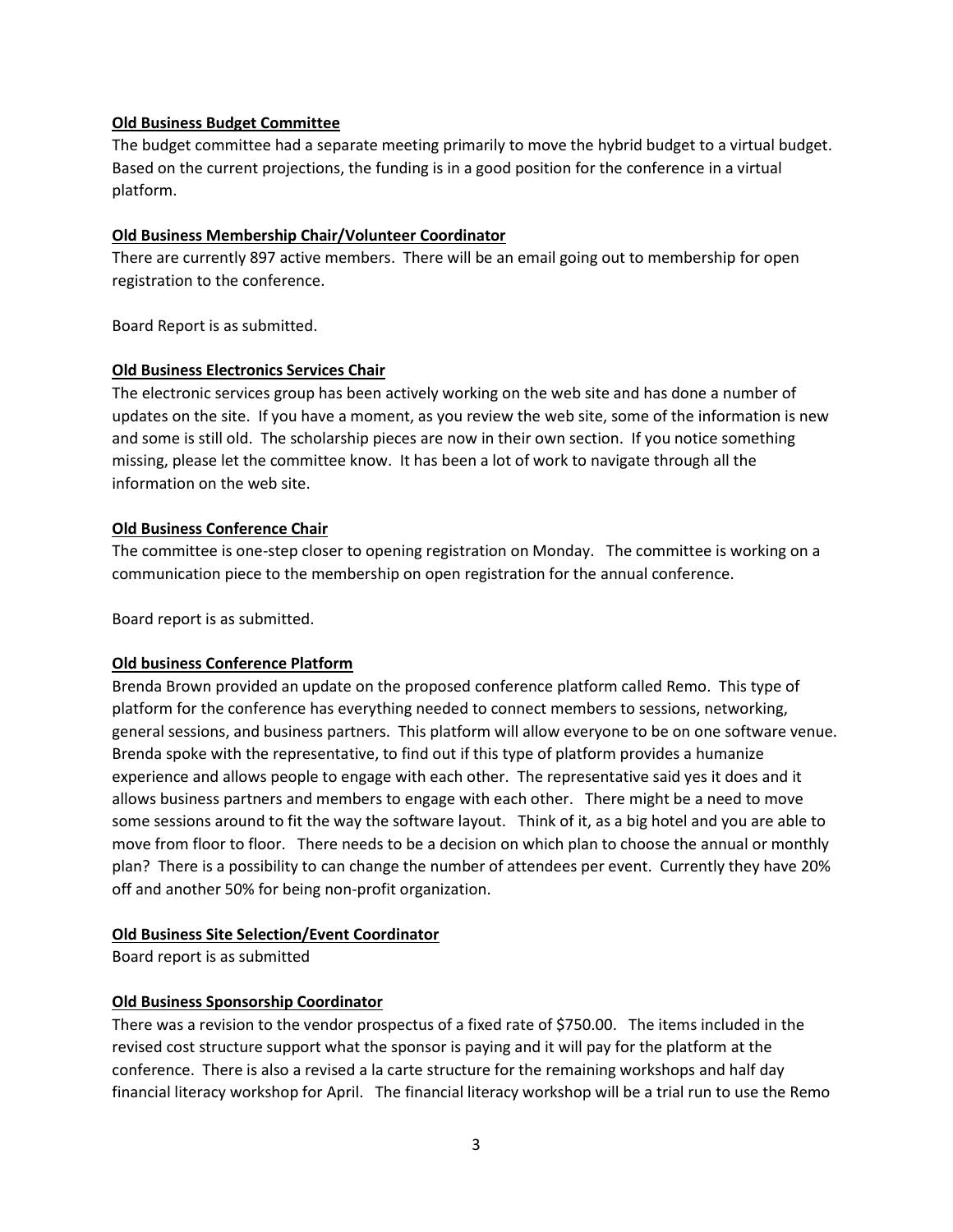platform. Due to the revised vendor prospectus, Sponsorship Coordinator Dickerson has been reaching out to the sponsors who have already paid already and only one sponsor has asked for a refund.

## **Old Business Scholarship/Charity Chair**

An email was sent to region reps for them to starting making donations. The web site will be updated for ticket prices for the charity raffle.

Board Report is as submitted

# **Old Business Grad Professional**

The Grad Professional Committee is setting up two webinars for this spring, which will be scheduled shortly. Changes to the grad professional information on the web site were submitted to Dameion.

# **Old Business OSFA Liaison/Newsletter**

Submissions for the newsletter need to be submitted now, so the newsletter can be sent before March 29. The newsletter is sent to all members.

# **New Business Outreach and Early Awareness**

President Lovett is working with the staff at FCAN to help facility a FASFA help session. The videos, which were recorded, will only be good for another year before changes come out. On March 22 and March 29 virtual help sessions will be available; thank you to those volunteering. This event is hosted through FL Virtual School and they will be doing the tech work. President Lovett will be sending the information to all of the volunteers to lay out the plan on how the process will move forward.

### **New Business Bylaws for Vacancy**

President Lovett included the Treasurer Elect vacancy on the agenda because the bylaws did not provide information on the current Treasurer Elect vacancy. Since Treasurer Elect Gross resigned, this created two vacancies, what is left of this current year and next year. In order to fill this vacancy it needs to be approach in a different way. President Lovett proposed when Treasurer Brzozowski's term is up, she is willing to serve again in the Treasurer role. However, she would not be running for this position. Since Treasurer Brzozowski wants to serve again next year, Wayne Kruger would assume the remaining term of Treasurer Brzozowski for this year and Treasurer Brzozowski would be Treasurer next year. Treasurer Brzozowski would step down, the board would appoint Wayne Kruger as Treasurer, and then Brzozowski would become Treasurer at the beginning of the new board year. Treasurer Brzozowski would only be serving one year.

**Motion to** accept Treasurer Brzozowski resignation as Treasurer and appoint Eileen Brzozowski as Treasure Elect effective immediately and Wayne Kruger be appointed as Treasurer to fulfill the current year's role until fulfilled.

**Second: Past President Barkowitz**

**No further discussion.** 

**Motion passes.**